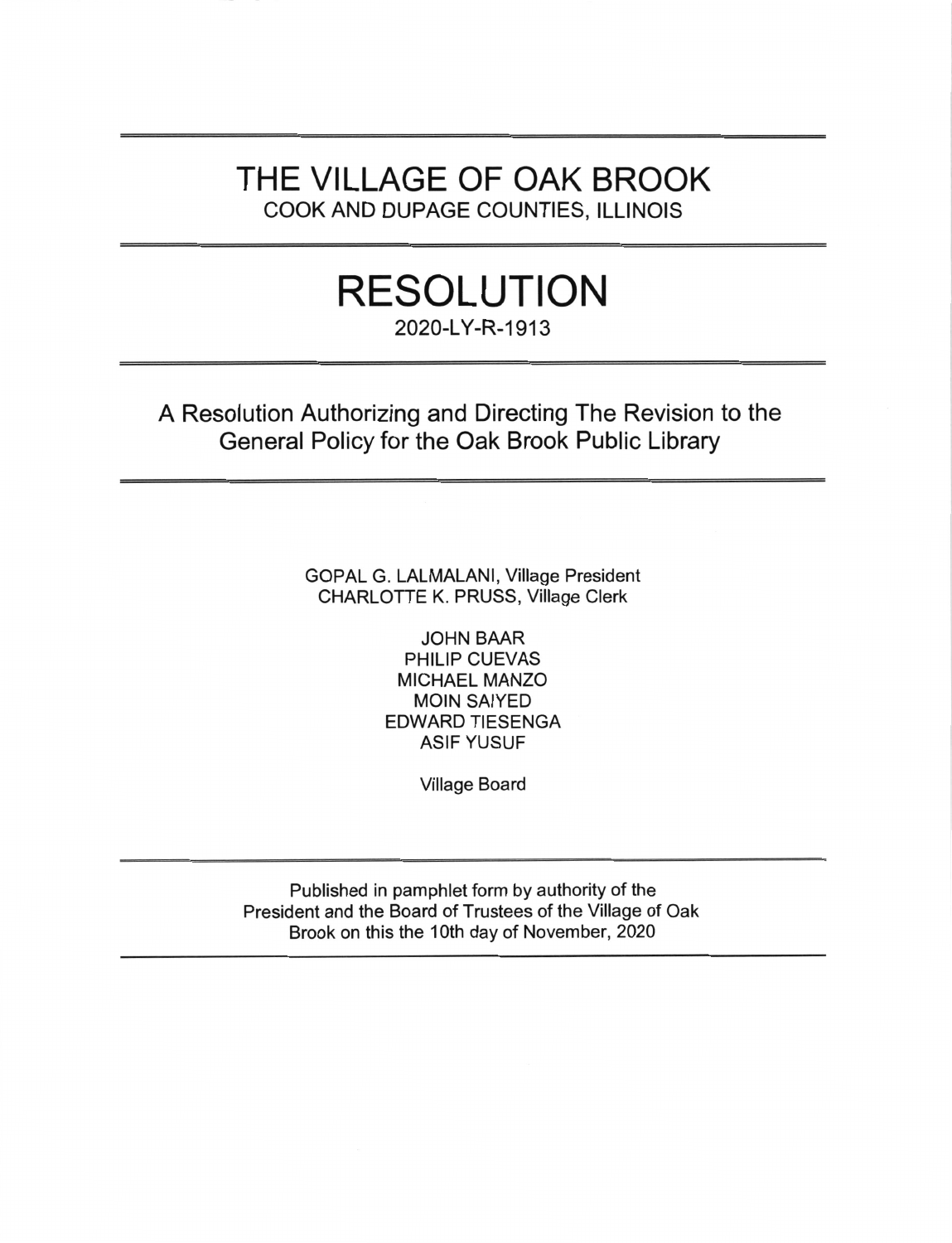#### ORDINANCE 2020 LY-R-1913

#### AN ORDINANCE ADOPTING A REVISION OF THE GENERAL POLICY

#### FOR THE OAK BROOK PUBLIC LIBRARY

WHEREAS, the Village Board of the Village of Oak Brook passed Ordinance 94-LY-E1- 5-778 entitled, "An Ordinance Adopting a General Policy for the Oak Brook Free Public Library" on August 9, 1994; and

WHEREAS, the General Policy, (hereinafter referred to as, "Policy"), adopted in 1994, requires the Head Librarian and Library Commission to review that Policy as needed and was last modified on June 12, 2018 and codified as Ordinance 2018-LY-EX1-S- 1539; and

WHEREAS, the Library Commission and Head Librarian recommend revisions in the section in the Policy pertaining to Library use and user responsibilities.

WHEREAS, the attached revisions have been approved by both the Oak Brook Library Commission and the Head Librarian; and

NOW, THEREFORE, BE IT ORDAINED BY THE PRESIDENT AND BOARD OF TRUSTEES OF THE VILLAGE OF OAK BROOK, DU PAGE AND COOK COUNTIES, ILLINOIS as follows:

Section 1: The revision of the Policy, a copy of which is attached hereto and incorporated herein as Exhibit A, is hereby approved and adopted in its entirety.

Section 2: The Village Clerk is hereby authorized and directed to publish this ordinance in pamphlet form in the manner provided by law.

Section 3: This ordinance shall be in full force and effect from and after its passage, approval and publication as required by law.

Section 4: All ordinances or parts thereof in conflict with the provisions of this ordinance be and the same are hereby repealed to the extent of such conflict.

Section 5: The attached revision to the Policy supersedes the General Policy adopted by this Board June 12, 2018.

APPROVED THIS 10th day of November, 2020.

 $L=4$ 

Gopal G. Lalmalani Village President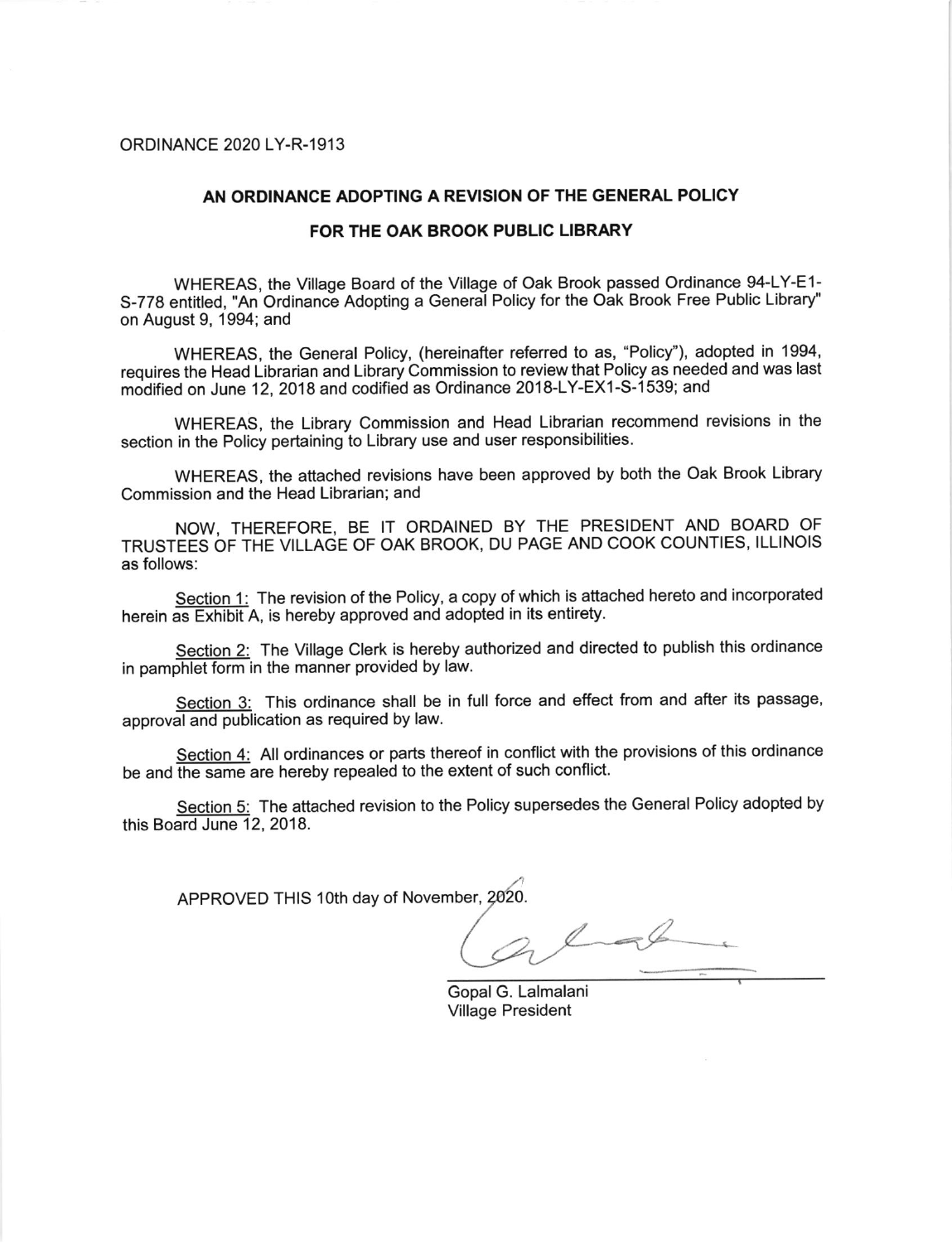Ordinance 2020-LY-POLICY-R-1913 Adopting Revision to the General Policy Page **2** of **8** 

PASSED THIS 10<sup>th</sup> day of November, 2020.

Ayes: Trustees Baar, Cuevas, Manzo, Saiyed, Tiesenga, Yusuf

Nays: None

Absent: None



ATTEST:

Coffeld Pruss

Charlotte K. Pruss<br>Village Clerk

 $\bar{\mathbf{x}}$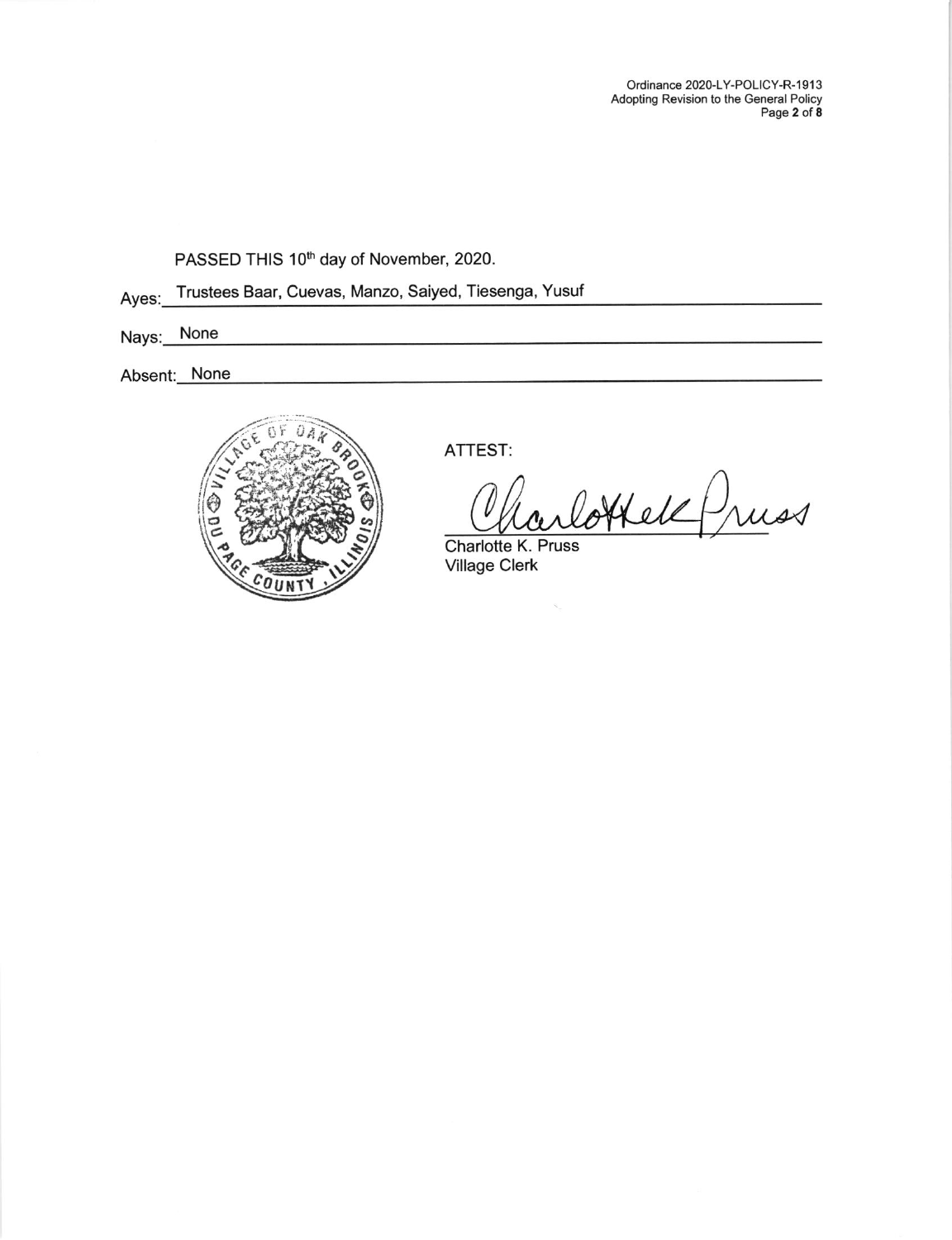Ordinance 2020-LY-POLICY-R-1913<br>Adopting Revision to the General Policy<br>Page 3 of 8

# Exhibit A

# **Library General Policy With Revisions**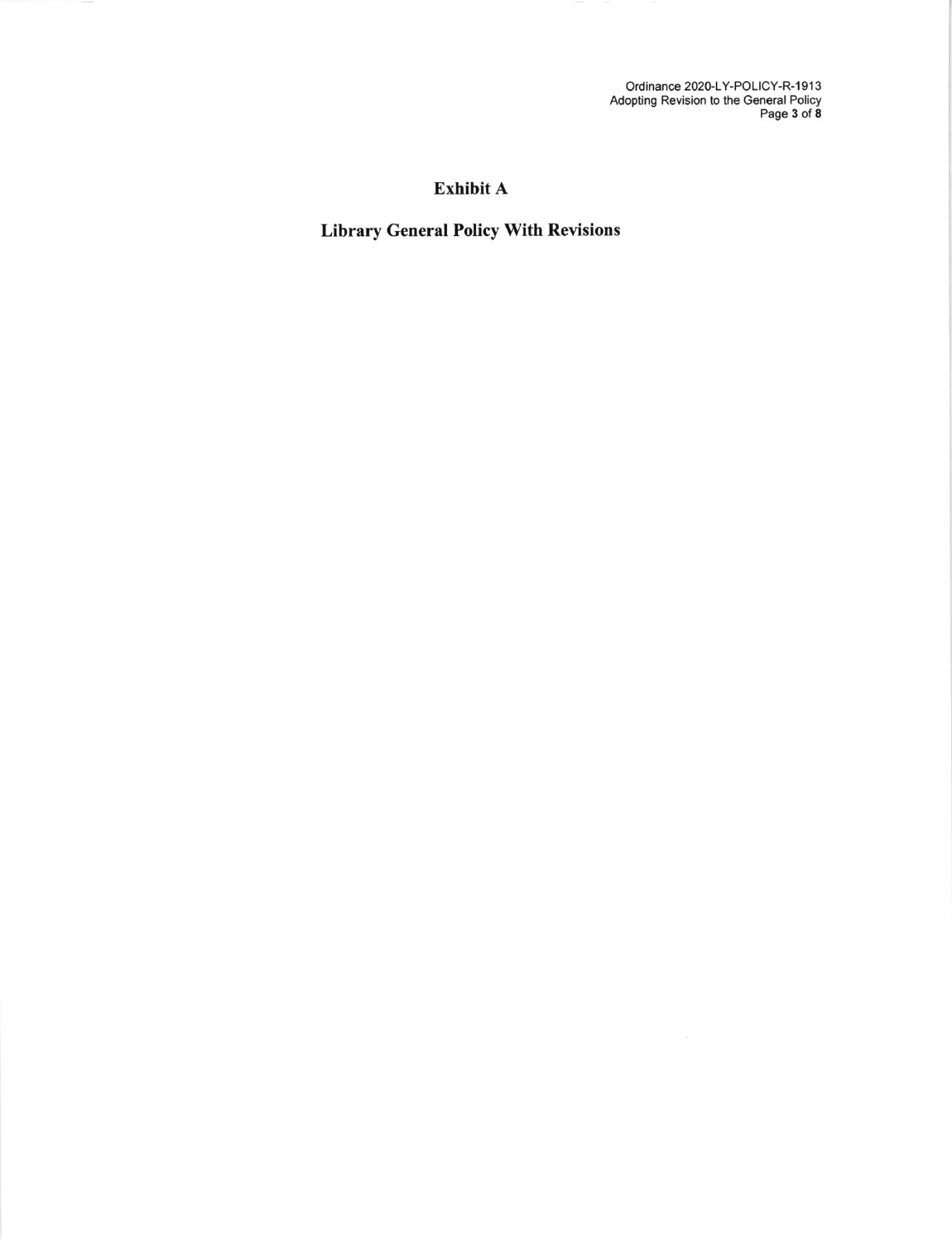#### **OAK BROOK PUBLIC LIBRARY**

#### **GENERAL POLICY**

#### **I. MISSION STATEMENT**

The Library's mission is to promote the development of independent, self-confident and literate citizens through the provision of open access to cultural, recreational, intellectual and informational resources.

#### **II. GOVERNANCE**

The Oak Brook Public Library is established and maintained by the Board of Trustees of the Village of Oak Brook under the Village Library Act (75 ILCS 40). The Board of Trustees appoints Library Commissioners according to law (75 ILCS 40/2) and employs a professional library administrator known as the Head Librarian. The Board of Trustees approves all policies developed by the Library Commission and the Head Librarian.

#### **Ill. USE OF THE LIBRARY**

A. Hours and Holidays

Under normal circumstances Oak Brook Public Library is open during the following hours:

Monday through Thursday 9:30 am -- 9:00 pm Friday and Saturday 9:30 am -- 5:00 pm Sunday (between Labor Day and Memorial Day weekends) 1:00 pm -- 5:00 pm

Oak Brook Public Library is closed on holidays set by the Village of Oak Brook.

B. Supervision Requirements for Children

The Library is a public facility and Library staff cannot assume responsibility for the supervision, safety and entertainment of children except within the limited context of defined Library programs. This responsibility must be borne by the child's parent, guardian or designated caregiver.

Children under the age of 8 must be under the direct supervision of a caretaking adult at all times. Children age 8 through 10 may not be left unattended at the Library for more than one hour. Children age 11 through 14 may not be left unattended at the Library for more than three hours.

C. Unattended Children

The Library is not responsible for unattended children. If a child is left without a ride at the Library's closing, Library personnel will contact the Oak Brook Police Department to provide assistance.

# **IV. LIBRARY CARDS AND BORROWING PRIVILEGES**

#### A. Definition of a Valid Library Card

An Oak Brook Public Library card is valid when it conforms to the following conditions:

- 1. It is registered with the holder's correct name and permanent address in the Library database;
- 2. The outstanding charges against the holder do not exceed \$20.00;
- 3. There are no outstanding long overdue materials checked out;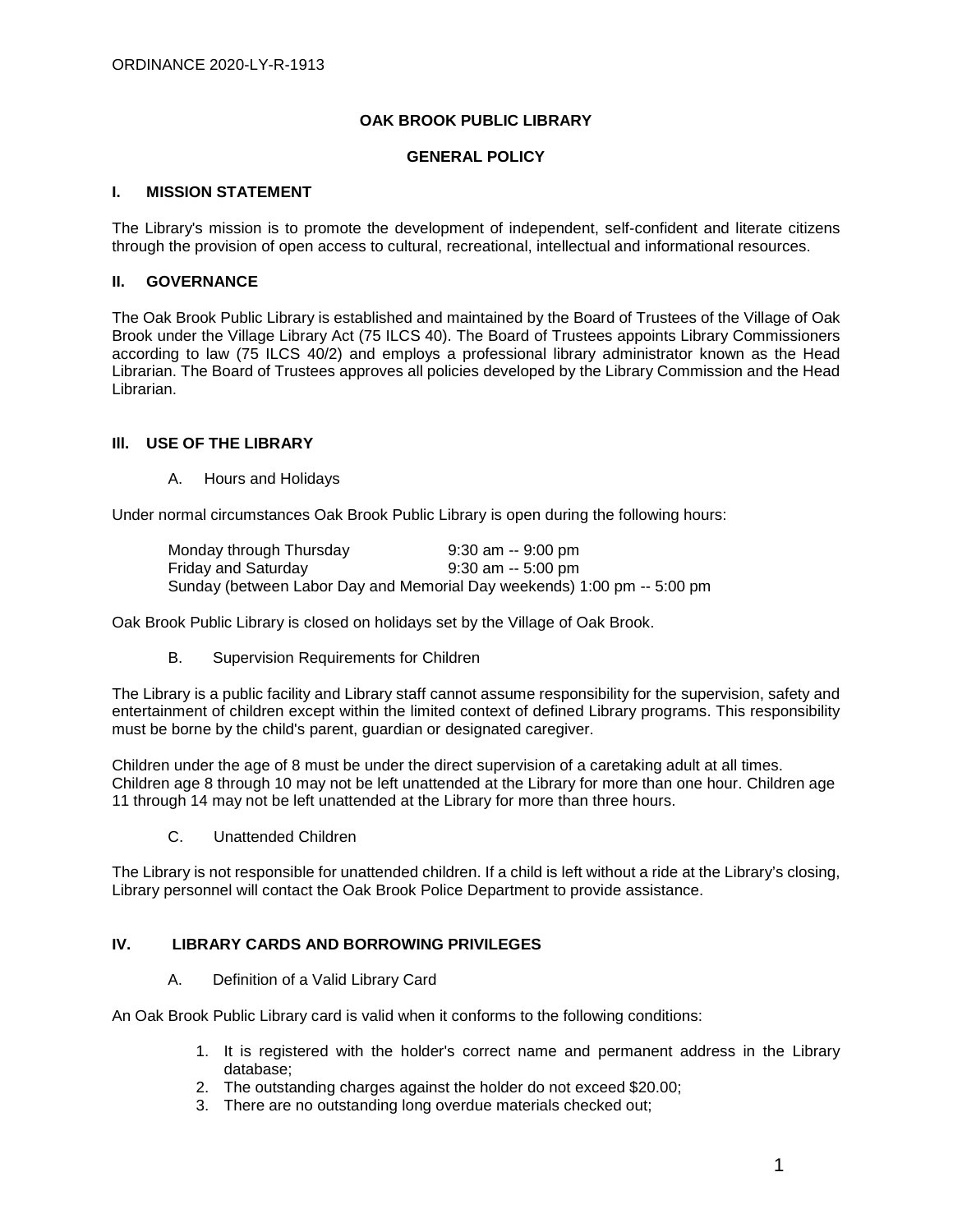- 4. The card has not expired; and
- 5. It is issued to the person in possession of the card.
- B. Library Card Application Requirements

Oak Brook Public Library issues cards free of charge to:

1. Residents

Anyone residing within incorporated Oak Brook. A photo ID and proof of residency is required at the time of application for a library card. Post office boxes are not acceptable as proof of residency. A parent/guardian signature is required on applications for cards for children under the age of 18. The parent/guardian must sign the registration card in person at the Library and may use his/her identification for his/her minor children. Resident cards are valid for three years. Proof of residency is required for renewal of library cards.

2. Property owners

Library service shall be provided free of charge to an individual owning taxable property within Oak Brook. This privilege shall be extended to only one person (the first applicant) for each parcel of taxable property. Identification and proof of ownership is required at the time of application for a library card. These cards are valid for one year. Proof of ownership is required for renewal of the library card.

3. Local businesses

Library cards are available to local businesses under the following conditions:

- a. The business must have a physical office located within the incorporated limits of the Village of Oak Brook and may not be a post office box or virtual office.
- b. An authorized agent of the business must supply a copy of their lease or property tax bill. The business is responsible for any charges that accrue on the account. The card is valid for one year. This authorized agent must name any and all approved users for the business card.
- c. The library card is issued in the name of the business.
- 4. Village employees Village of Oak Brook employees may register for a staff card that is valid for one year.

Non-resident cards: available for purchase to:

Non-residents are defined as persons with a residence with an Oak Brook mailing address in unincorporated Oak Brook who are not served by a different public library. The fee for this card is determined by the Village of Oak Brook Board of Trustees according to the formula set forth by the State of Illinois. This card is valid for one year.

C. Borrowing Privileges

Holders of valid Oak Brook Public Library cards are granted borrowing privileges, program participation and the use of all services offered by the Library. Oak Brook card holders also receive reciprocal borrowing privileges at cooperating libraries, subject to Library and consortium policies and procedures.

If a borrower returns an Oak Brook Public Library item to another library, the borrower remains responsible for the item and any late fees accrued until it reaches the Oak Brook Public Library.

D. Reciprocal Borrowing Privileges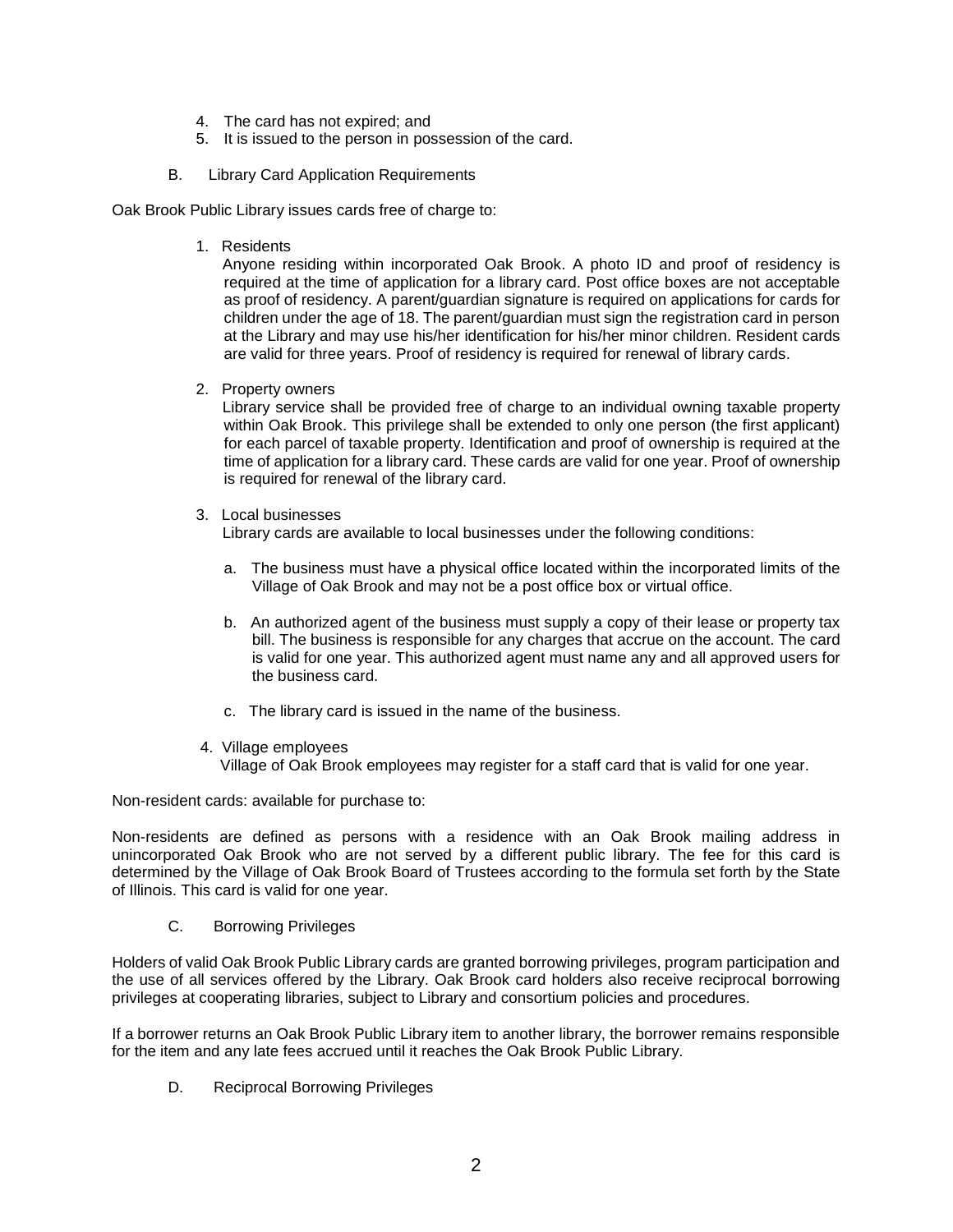Reciprocal borrowing privileges at the Oak Brook Public Library are extended to a holder of a valid Illinois public library card whose clear record can be verified and who holds a card issued by a library that subscribes to the Reciprocal Borrowing Code. A reciprocal borrower receives the same services as a resident card holder, with the following restrictions:

- 1. Does not receive interlibrary loan services;
- 2. Cannot reserve the Meeting Room.

### **V. LIBRARY MATERIALS**

A. Loan Periods

Loan periods and renewal policies for the various item types are set forth in circulation procedures. Materials borrowed through interlibrary or direct loan are subject to the restrictions placed by the lender. Oak Brook Public Library reserves the right to limit quantities of item types.

B. Fees

The Library does not charge overdue fines. The following transaction fees are established:

| Nonresident cards              | Determined annually by Illinois State Law    |
|--------------------------------|----------------------------------------------|
| Replacement Library card       | \$2.00                                       |
| Returned checks                | Determined by the Village Finance Department |
| Interlibrary loan transactions | Determined by the lending institution        |
|                                |                                              |

C. Lost or Damaged Material

Items that are lost or damaged will result in a fee equal to the cost of the item, plus a \$5.00 processing fee. Items 42 days overdue are considered lost and are billed accordingly.

D. Invalidated Library Card

Cards for borrowers accruing charges of \$20.00 or more are invalidated until the fees are resolved. Parents/Guardians' cards are invalidated when their child accrues \$20.00 or more in outstanding fees.

E. Overdue Notices

A maximum of two notices are sent to borrowers by email, phone, text or regular mail to seek return of Library materials. Items not returned within 42 days of the due date are considered lost and billed to the patron.

F. Returned Checks

Any Library user whose check is returned for any reason will be charged a returned check fee at the rate set by the Village Finance Department in addition to the amount of the check.

# **VI. LIBRARY USER RESPONSIBILITIES**

A. Presentation and Authority of the Library Card

A Library user must present his or her library card at the time of each borrowing transaction. The library card holder is responsible for all materials borrowed on his or her card.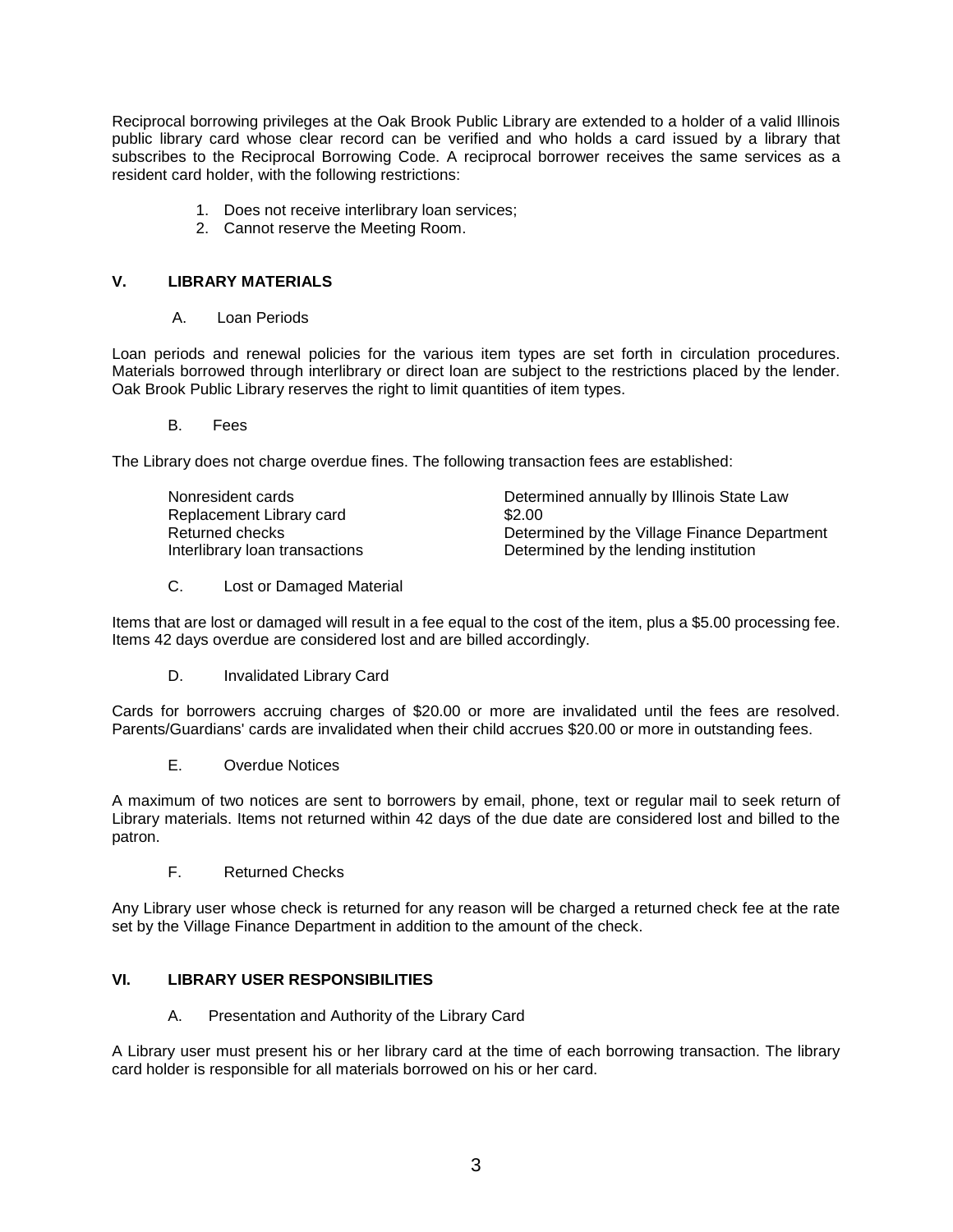Parents/Guardians are responsible for lost, damaged or overdue materials borrowed by their children under the age of 18.

B. Lost Cards

Lost cards should be reported to the Library as soon as possible. Card holders are not held responsible for items borrowed on a card after the card has been reported lost. The replacement fee for a lost card is \$2.00.

C. Respect for Library Environment

Library users are to behave in a manner suitable to a public library, a place where people come for reading and quiet study. The safety and comfort of all people in the Library is important.

Library users are to respect all Library property and to use all furnishings, equipment and collections with care.

No smoking is allowed in the Library. Eating and drinking, including alcoholic beverages, are allowed at the discretion of the Head Librarian in conformance with all applicable statutes and Village Policies and Ordinances.

Running is not permitted in the Library. Proper attire which includes shoes and shirt is required at all times.

To provide a generally quiet atmosphere, Library users must converse in low tones and turn off or set on vibrate cell phones while in the main area of the Library. Cell phones and other audible devices may only be used in the lobby.

D. Computer Use

Rules for computer use are set forth in the *Computer Use Policy*.

E. Personal Property

Library users are responsible for their personal property in the Library. Oak Brook Public Library takes no responsibility for personal property lost or stolen on the premises.

Bicycles, skateboards, sleds and other sporting equipment are not allowed inside the Library building.

F. Library User Behavior

Patrons will behave in an appropriate manner that does not infringe upon the productive use and enjoyment of the Library by others or interferes with Library operations. Behavior prohibited may include, but is not limited to:

- 1. Showing disrespect or being abusive to staff;
- 2. Shouting or raising one's voice, throwing items or cursing or threatening anyone;
- 3. Refusing to follow Library policies and procedures;
- 4. Sleeping in the Library;
- 5. Having body odor that is disturbing to others; and
- 6. Being inappropriately dressed or having bare feet.
- G. Suspension of Privileges

Individuals who fail to abide by these rules or other regulations of the Library may have all Library privileges suspended immediately and may be asked to leave the Library premises by the Head Librarian or the staff member in charge. The duration of the suspension of privileges will be determined and the privileges that are suspended will be specified by the Head Librarian, in accordance with 75 ILCS 5/4-7(11). Any individual